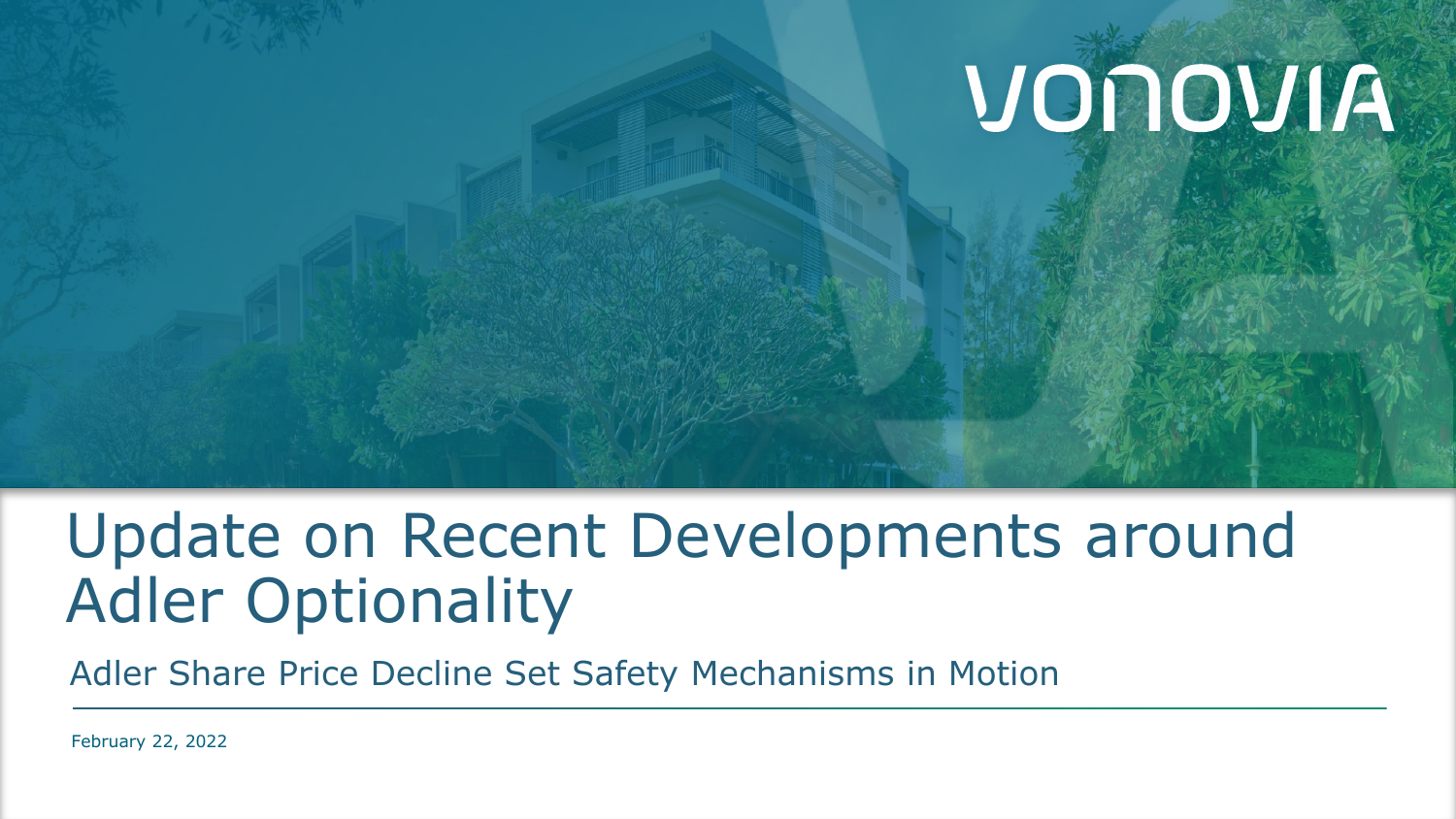#### **What Has Happened?**

#### **Adler Share Price Decline Set Safety Mechanisms in Motion**

Adler share price decline following recent corporate announcements

Margin call

Rights of Vonovia triggered

Application for antitrust approval

Enforcement

- On Jan. 28, Adler Group S.A. informed the market that the KPMG forensic report would not be finalized before Q2 2022.
- On Jan. 31, Adler Group S.A. informed the market about the resignation of M. Bütter from the Board of Directors.
- On Jan. 31, Vonovia sent a margin call notice to Aggregate, triggered by the Adler share price decline to below the agreed margin call level.
- This led to a payment request for cash collateral under the loan agreement to protect the value of the collateral.
- On Feb. 2, Aggregate failed to provide the cash collateral, which entitles Vonovia under the margin loan agreement to accelerate and enforce the margin loan, including by way of appropriating the collateral.
- On Feb. 18, Vonovia received the required exemption from the Federal Cartel Office (*Bundeskartellamt*) to appropriate the shares prior to the formal antitrust clearance, subject to the shares being held by the security agent, and Vonovia not exercising voting rights, until the mandatory formal antitrust clearance has been received.
- The application for this formal antitrust clearance from the Federal Cartel Office will be filed in due course.
- On Feb. 21, Vonovia sent an acceleration notice, followed by an enforcement and exclusive control notice via the security agent on Feb. 22. As a consequence, Vonovia has secured the appropriation of 20.5% of the Adler shares, which is the equivalent of €250m plus interest and enforcement costs, based on the relevant Adler closing price of €10.44 as of Feb. 21.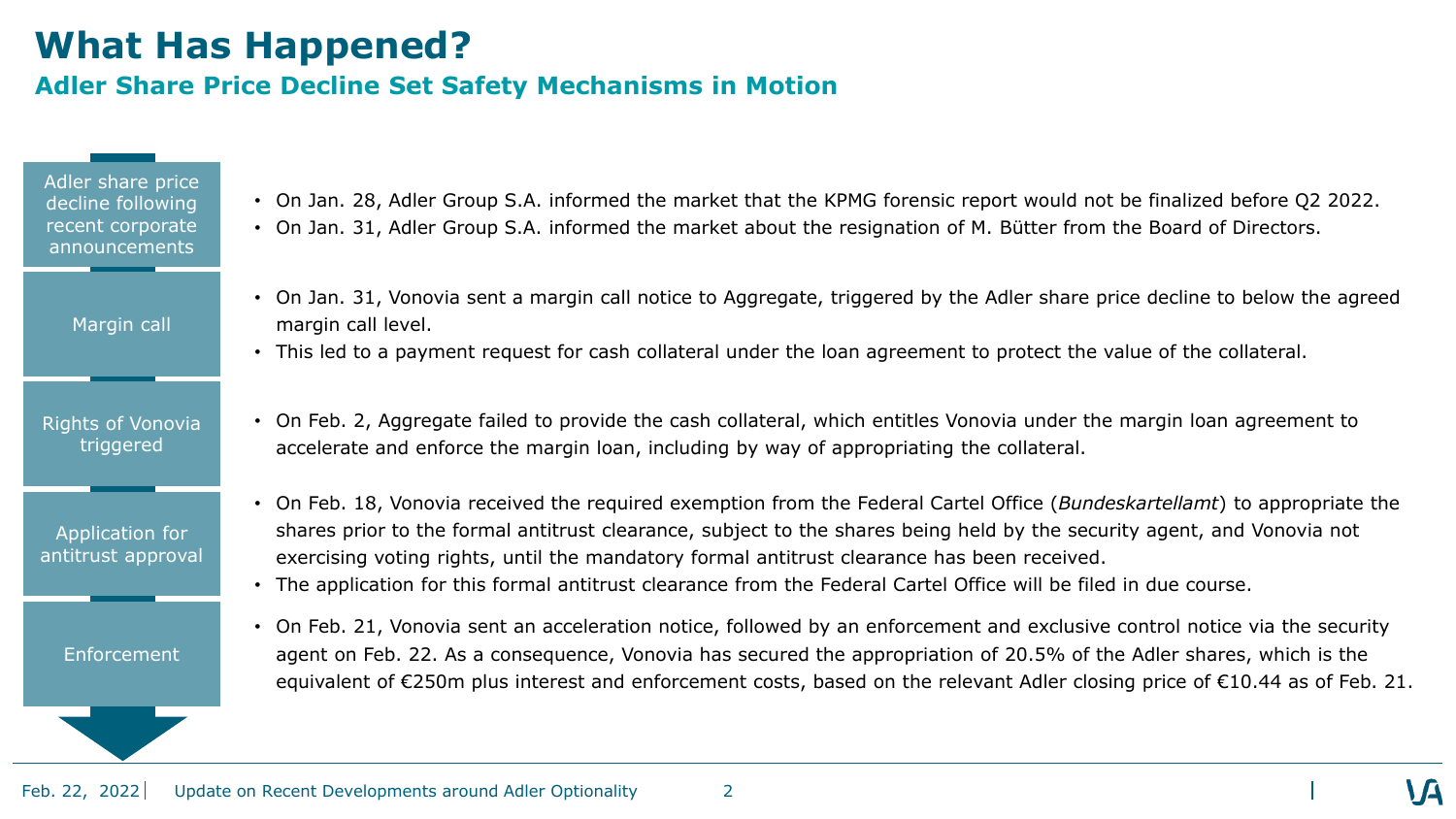### **Vonovia Preserves Its Creditor Rights**

**Technical Consequences Triggered Under Margin Loan Agreement**

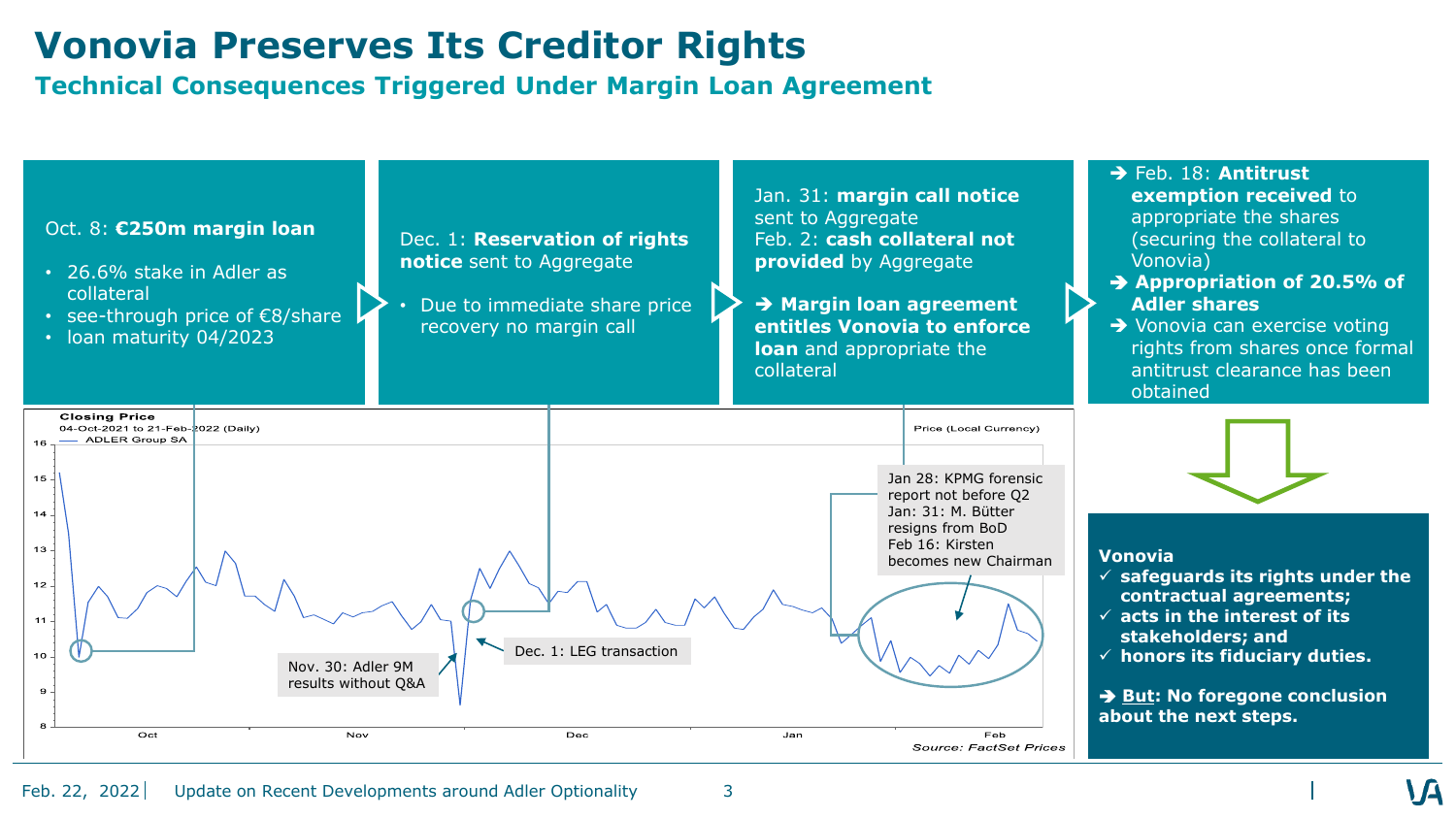#### **What Are the Next Steps?**

#### **Loan Enforcement Does Not Preempt Decision On Next Steps**

Vonovia now beneficiary owner of 20.5% of Adler shares

Mandatory antitrust clearance process

Adler shares transferred to Vonovia depository account

- As a result of the enforcement and exclusive control notice, J.P. Morgan as the custodian, where the Adler shares are held, may only act upon instructions of the Security Agent, who in turn may only act upon the instructions of Vonovia.
- Following the special exemption from the Federal Cartel Office granted on Feb. 18, the mandatory antitrust clearance process will be initiated in due course and is estimated to take about 1-2 months.
- During this period, Vonovia will beneficially own the Adler shares but not issue any voting instructions.
- Following antitrust clearance Vonovia will be able to instruct transfer of the Adler shares to a depository account designated by Vonovia.

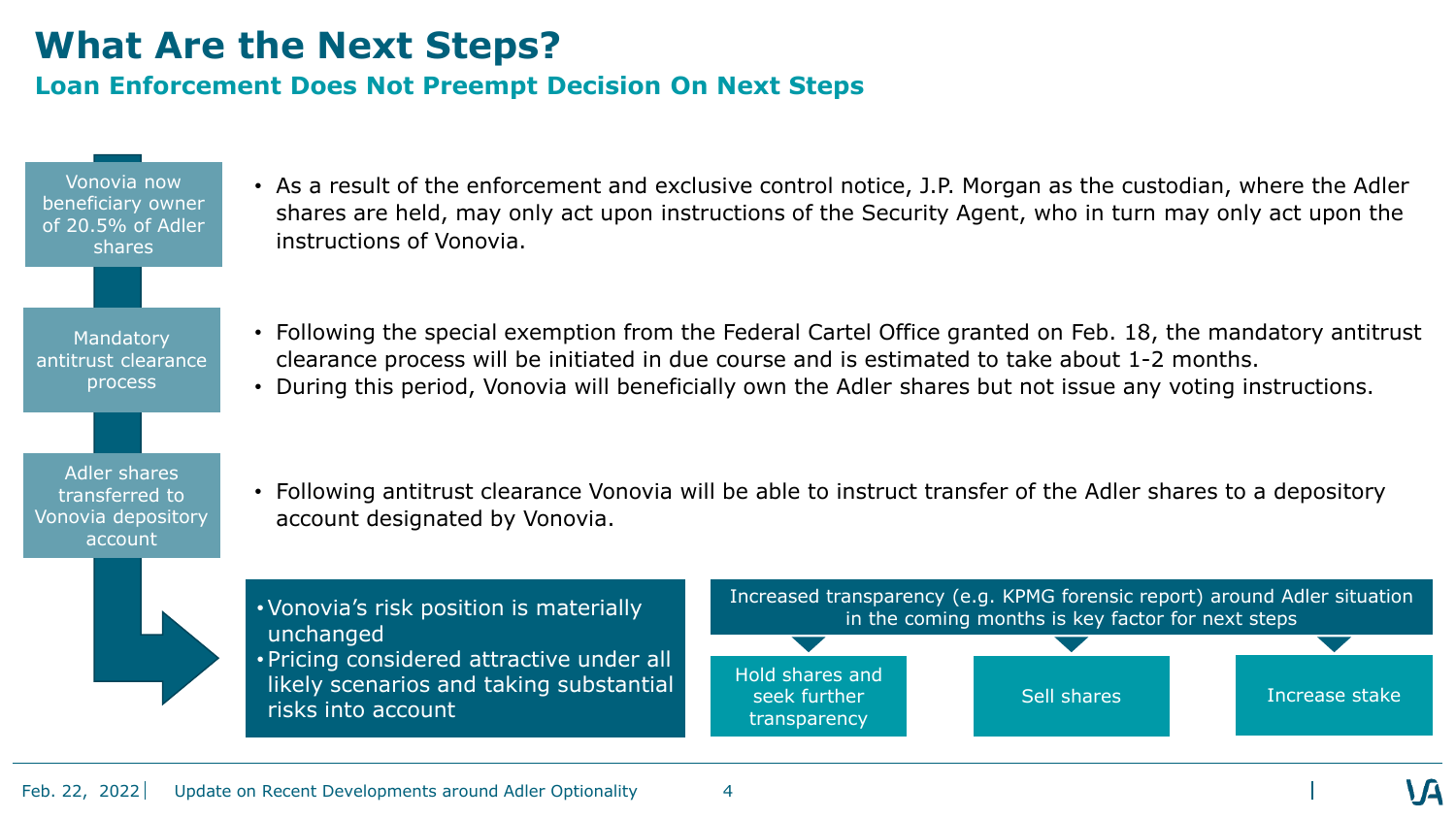#### **Considerations Leading to Decision to Enforce Margin Loan**

#### **On Balance, the Enforcement Results in More Advantages than Disadvantages**

- Enforcement is the rational decision for Vonovia as the creditor under the margin loan agreement given failure of Aggregate to pay the required margin cash after share price decline.
- Loan and call option fall away, effectively ending contractual relation with Aggregate.
- Economic risk exposure remains at €250m and therefore unchanged compared to the previous pledge structure under the margin loan.
- Appropriation of a stake in Adler at a price that Vonovia considered attractive in light of the portfolio value and the potential risks already back in October 2021, when the margin loan agreement was signed.
- Vonovia can exercise influence towards improvement of Adler's corporate governance structure already prior to KPMG forensic report.<sup>1</sup>

#### **Pro Con**

- No visibility on KPMG forensic report yet.
- X Call option no longer available.
- X Direct exposure to share price risk compared to indirect exposure under the previous pledge structure.<sup>2</sup>

<sup>&</sup>lt;sup>1</sup> Subject to mandatory formal antitrust clearance. <sup>2</sup> Aggregate's failure to pay required margin cash suggests that loan repayment was not a certain outcome and hence exposure to share price risk already existed before was accepted by Vonovia when Vonovia became creditor under the margin loan agreement).